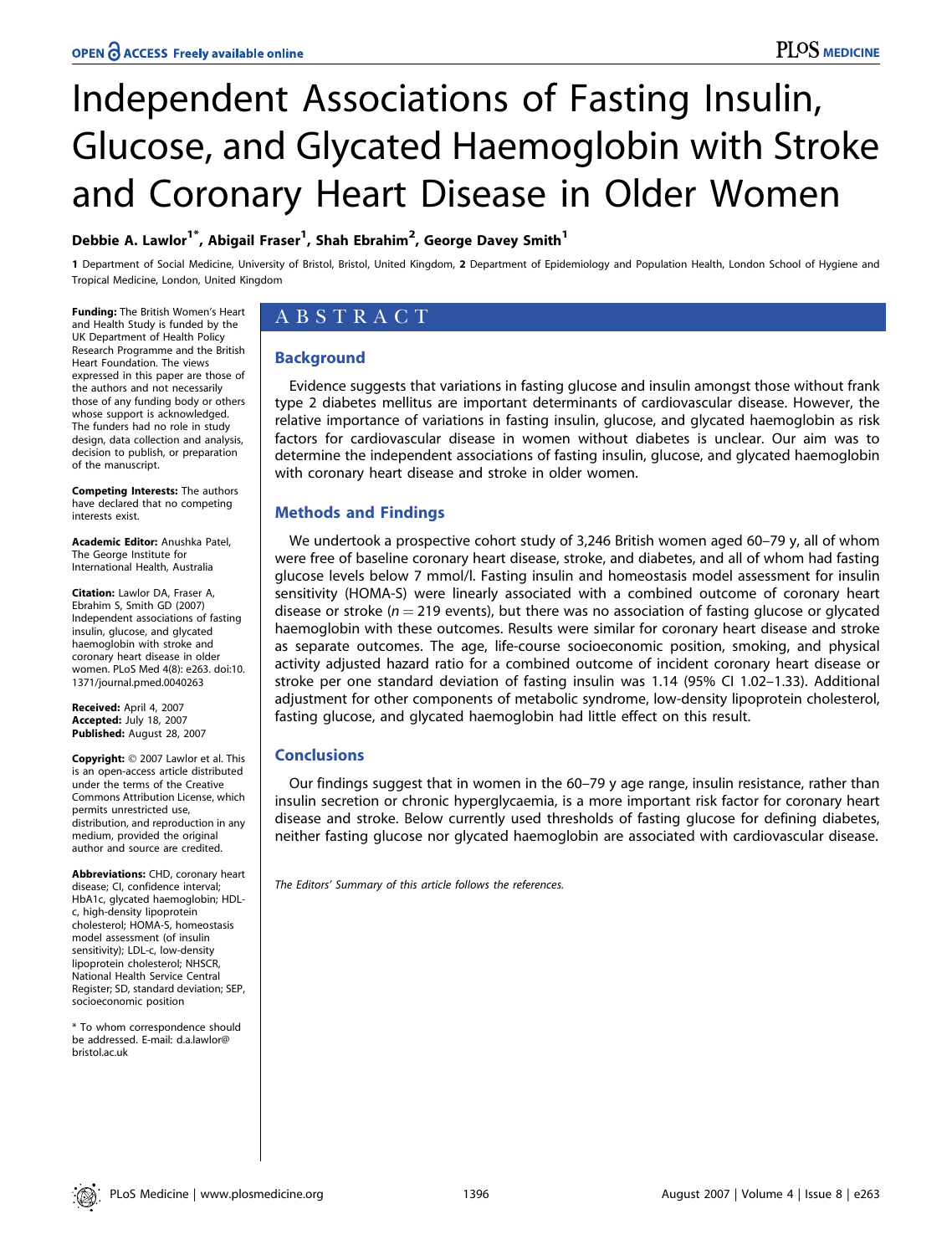## Introduction

Diabetes is known to be one of the most potent risk factors for coronary heart disease (CHD) and stroke in women and men [1–3], but the mechanisms for these associations are unclear. Insulin resistance is a precursor to glucose intolerance and type 2 diabetes mellitus. The progression from insulin resistance to impaired glucose tolerance (characterised predominantly by postprandial hyperglycaemia) occurs as a result of early pancreatic  $\beta$ -cell dysfunction [4,5]. With worsening  $\beta$ -cell dysfunction this leads to overt type 2 diabetes [4,5]. Once diabetes has occurred there is no further marked deterioration in insulin resistance; instead, poor insulin secretion ( $\beta$ -cell dysfunction) becomes the main pathological process [6,7]. Thus, the association of type 2 diabetes with cardiovascular disease may reflect determinants and consequences (including hyperinsulinaemia) of insulin resistance, or determinants and consequences (including hyperglycaemia) of reduced insulin secretion, or a combination of these processes. Exploring the relative associations of hyperinsulinaemia and hyperglycaemia with cardiovascular disease in individuals without type 2 diabetes should provide insights into the mechanisms linking type 2 diabetes to increased cardiovascular disease risk.

Several studies have demonstrated that different measures of glucose or insulin metabolism or homeostasis are related to future CHD or stroke risk in individuals without diabetes [8–14], but few have compared the magnitude and independence of associations with markers that reflect insulin resistance and those that reflect reduced insulin secretion within the same study. It is therefore difficult to determine from current research whether the association between diabetes and cardiovascular disease is primarily driven by insulin resistance–related factors, insulin secretion–related factors, or both. Differences in associations across different studies are difficult to interpret since these might reflect different study protocols.

Further, few studies have explored these associations in women or in older individuals. For example, in two metaanalyses of the associations of glucose (fasting or post-load) with CHD or cardiovascular disease (including CHD, stroke, and other vascular outcomes) in individuals without diabetes, one reported that the vast majority of studies were of middleaged men, with only  $4\%$  of the participants ( $2\%$  of events) contributing to the pooled estimates being female [10]. In the second (more recent) meta-analysis this proportion had increased, but remained low with just 17% of participants (15% of events) being female [8]. In the Asia Pacific Collaboration (a meta-analysis of cohort studies from the Asia Pacific region), which included studies of the association of fasting glucose with CHD and stroke irrespective of whether participants with diabetes were excluded or not, 43% of the participants were female but less than one-third of the CHD events were in females [15]. In all three of these studies the mean age at baseline assessment of study participants was under 60 y in over 90% of the included studies; in the Asia Pacific Collaboration the mean age at baseline was particularly young at just 47 y across all studies. Similarly, in a recent meta-analysis of the association of insulin with cardiovascular disease just  $11\%$  of the cases were female and the mean age of participants was less than 60 y in all of the included studies [9].

There are several reasons why it is important to establish these associations in older women. CHD and stroke occur most commonly in those aged 60 y or over, and together occur equally in women and men. One cannot assume that associations of glucose and insulin metabolism with cardiovascular disease will be similar in women and men. Both the increased absolute and relative risk of CHD in individuals with diabetes is greater for women than men [16], suggesting that there are gender differences in the mechanism underlying this association.

The aim of this study was to examine the associations of fasting insulin, glucose, and glycated haemoglobin (HbA1c) with CHD and stroke in older women without diabetes (defined as no clinical diagnosis and a fasting glucose less than 7 mmol/l). This work will add to current research by directly comparing these markers of insulin resistance (fasting insulin) and insulin secretion (fasting glucose and HbA1c) within the same study population and by exploring these associations in older women.

## Methods

#### **Participants**

Full details of the selection of participants and measurements have been previously reported [17]. Women aged 60– 79 y were randomly selected from general practitioner lists in 23 British towns. A total of 4,286 women (60% of those invited) participated, and baseline data (self-completed questionnaire, research nurse interview, physical examination, and medical record review) were collected between April 1999 and March 2001. Over 99% of the participants were described by the examining nurse as ''white,'' with this ethnic distribution and the social class distribution of the participants in this cohort matching that of all British women of the same age based on census data from 1991 and 2001 [17]. For the present analyses we excluded all women with a medical diagnosis of diabetes or who had a fasting glucose of  $\geq$  7.0 mmol/l (*n* = 377), and all women who had a medical diagnosis of CHD or stroke (an additional  $n = 663$ ), which left 3,246 women who fulfilled the eligibility criteria for the current study. These women have been followed up over a median of 4.6 y, to December 2004, by a detailed review of their medical records, conducted every 2 y, to identify nonfatal CVD events and, by flagging with the National Health Service Central Register (NHSCR), to obtain mortality data. There was no loss to follow-up for this linkage to vital status and medical records.

#### Measurements

Venous blood samples were taken after a minimum 8 h fast (verified by the research nurse). Women who had blood samples taken in the morning had fasted overnight (i.e., for 10–12 h), whereas those who had samples taken later in the day had fasted for shorter periods (8–9 h) on average. There were no differences in any of the associations examined here when we stratified the sample according to whether the women had fasted overnight or not. Adjustment of our findings for time at which blood samples were taken did not affect any results.

Plasma glucose was measured by a glucose oxidase Trinder method [18] using a Hitachi Modular analyser. Serum insulin was measured using an ELISA assay that does not cross react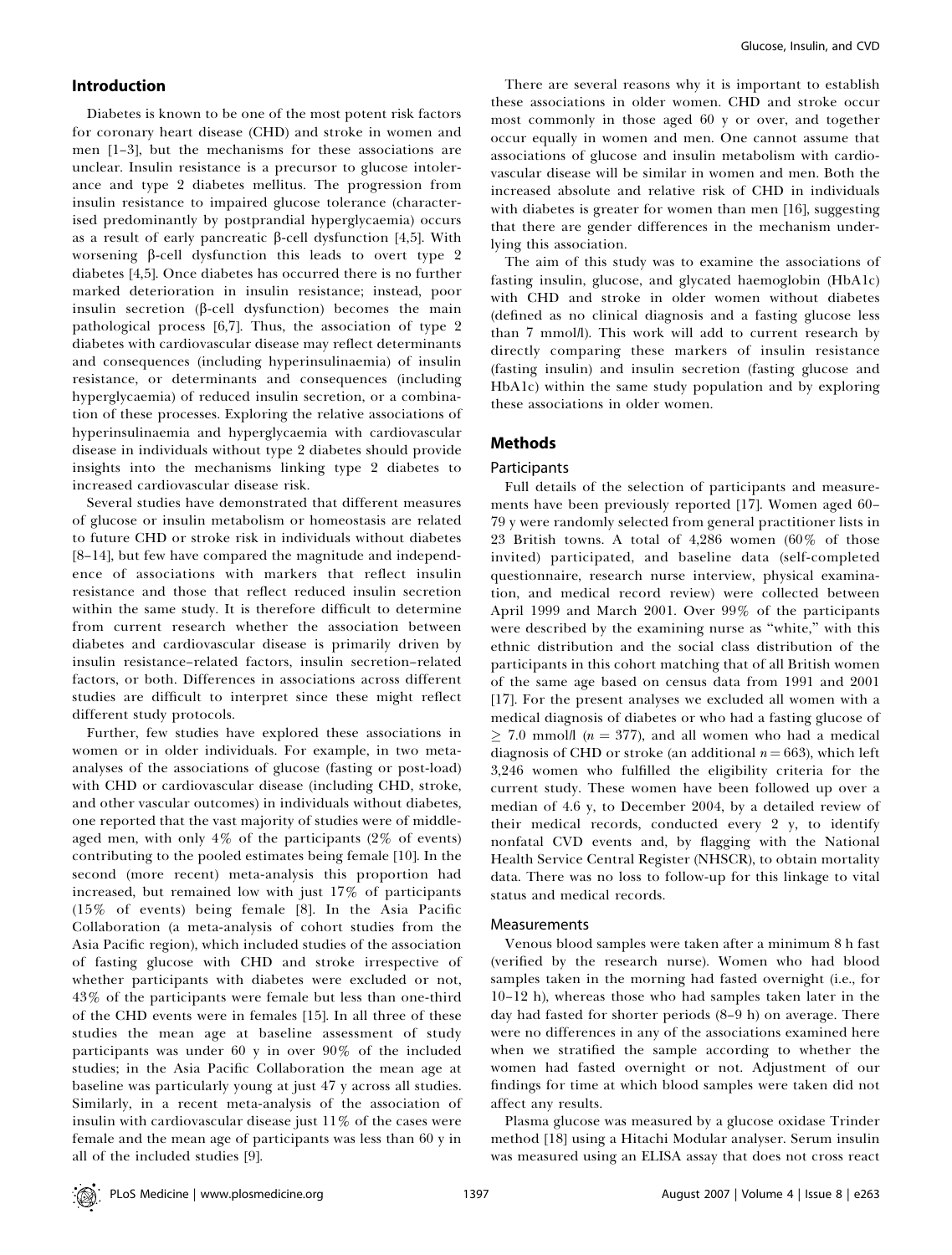with proinsulin [19]. HbA1c was measured on fasting whole blood using the Drew Hb Gold instrument, which is a High Performance Liquid Chromatography (http://www. drew-scientific.com/). We used the HOMA calculator (Oxford Centre for Diabetes, Endocrinology & Metabolism, Diabetes Trials Unit, http://www.dtu.ox.ac.uk/) to compute a measure of insulin sensitivity (HOMA-S) using fasting glucose and insulin [20]. This method of calculating HOMA uses a corrected formula that is believed to be a more accurate reflection of insulin sensitivity than the older method [20]. For HOMA-S higher values indicate less insulin resistance and are potentially less harmful to health. By contrast higher levels of fasting insulin are related to greater insulin resistance and are potentially harmful to cardiovascular health.

Incident CHD and stroke were the study outcomes. Incident cases of CHD (in those without baseline CHD) were defined as any of CHD death (ICD-10 codes I20-I25, I51.6) or a nonfatal myocardial infarction, angina diagnosis or coronary artery bypass, or angioplasty identified in the follow-up medical record reviews. Incident cases of stroke (in those without baseline stroke) were defined as either stroke death (ICD-10 codes I60-I69, G45) or occurrence of a nonfatal stroke identified in the follow-up medical record reviews.

We examined whether associations were independent of potential confounding factors (life course socioeconomic position [SEP], smoking, and physical activity) and whether they were independent of other components of the metabolic syndrome (high density lipoprotein cholesterol, triglyceride levels, systolic blood pressure, body mass index, and waist-tohip circumference), which we did not consider to be confounding factors but which may provide insights into the mechanisms by determining whether any associations were mediated by other these relative risk factors.

High-density lipoprotein cholesterol (HDL-c) and triglyceride levels were measured, on fasting venous blood samples, using a Hitachi 747 automated analyser and reagents supplied by Roche Diagnostics (http://www.roche.com/div\_diag.htm). Low-density lipoprotein cholesterol (LDL-c) was calculated using the Friedwald equation (LDL-c  $=$  total cholesterol  $-$ [HDL-c + triglycerides  $\times$  0.45]) [21]. Standard examination procedures were used to assess blood pressure, height, weight, and waist and hip circumference as previously described [17]. Data on childhood and adulthood SEP were obtained from baseline questionnaires and combined into a life-course SEP score, as previously described [21], which indicated the number of adverse life-course SEP from 0/1 through to 9/10. Information on smoking (categorised as never, past, and current) and physical activity (a frequency and duration questionnaire used to estimate hours spent in moderate or vigorous activity per week) was obtained from the baseline questionnaires and research nurse interviews.

## Study Ethics

Informed consent was obtained from the women to examine their medical records and link them to the NHSCR. Both local and multicentre ethics committees' approvals were obtained for the study.

#### Statistical Analyses

Fasting insulin, glucose, HOMA-S, and triglyceride levels all had positively skewed distributions and therefore log-trans-

formed values were used in the estimation of correlation coefficients and in the regression models. Pairwise Pearson correlation coefficients were estimated between fasting glucose, insulin, HOMA-S, HbA1c, and other continuous variables. In this population most of the strokes are likely to be ischaemic and therefore have a similar aetiology to CHD [23]. However, for all models we examined associations with CHD only, stroke only, and a combined outcome of CHD and stroke. We examined whether there was any evidence of heterogeneity between associations with these three different outcomes using a z-statistic. There was no evidence of heterogeneity for the different outcomes with any of the exposures in any models (all  $p$ -values  $>0.7$ ).

Cox proportional hazard models were used to examine the prospective associations of both exposures and potential confounding factors with incident CHD and stroke (fatal and nonfatal). In the Cox proportional hazards models, the participant's age was the time axis, and risk was assessed from the date of baseline examination for each woman. Contributions to risk were censored at the date of first outcome event of interest, death from any other cause, or the end of the follow-up period (31 December 2004) for those who remained alive and free of CHD or stroke. In order to compare the magnitudes of the associations of each exposure (fasting glucose, insulin, and HbA1c) with the outcomes, we estimated effects (hazard ratios) per standard deviation (SD) of each exposure, using the SD of the log-transformed values of fasting insulin and glucose. Despite being censored at its upper end (7 mmol/l), the distribution of log-transformed values of fasting glucose in those women included in our analyses was approximately normal.

The nature of associations (linear and nonlinear) were examined in two ways. First, we examined associations of outcomes with fifths of the distribution of each exposure, and computed likelihood ratio tests to compare a model with these five categories entered as four indicator (dummy) variables (nonlinear model) to a model with the five categories entered as one variable—an ordered categorical variable (linear model). Second, we tested for statistical evidence of quadratic or higher power curvilinear associations by using each exposure as a continuous variable (per SD change) and computing a likelihood ratio test to compare each of a series of models that all contained the first-order term and additionally second-, third-, or fourth-order terms, with a model including only the first-order term. The advantage of the first approach is that it examines a general nonlinear association without specifying the particular form of this nonlinear association. The second approach tests specific curvilinear associations and produces a more specific description of any nonlinear association.

For several of the variables included in the analyses there were small amounts of missing data, varying from 0% to 13% for any individual variable (see Tables 1 and 2). Missing data resulted from a number of different reasons, including participant's nonresponse to specific questions, failure of participant to complete parts of the physical examination, failure of participant to provide a blood sample or to provide sufficient blood for all of the tests we proposed doing in this cohort study (we attempted to obtain 20 ml of blood from all participants), and inability of the laboratory to complete a particular assay on a particular sample.

For the Cox proportional hazards models we used a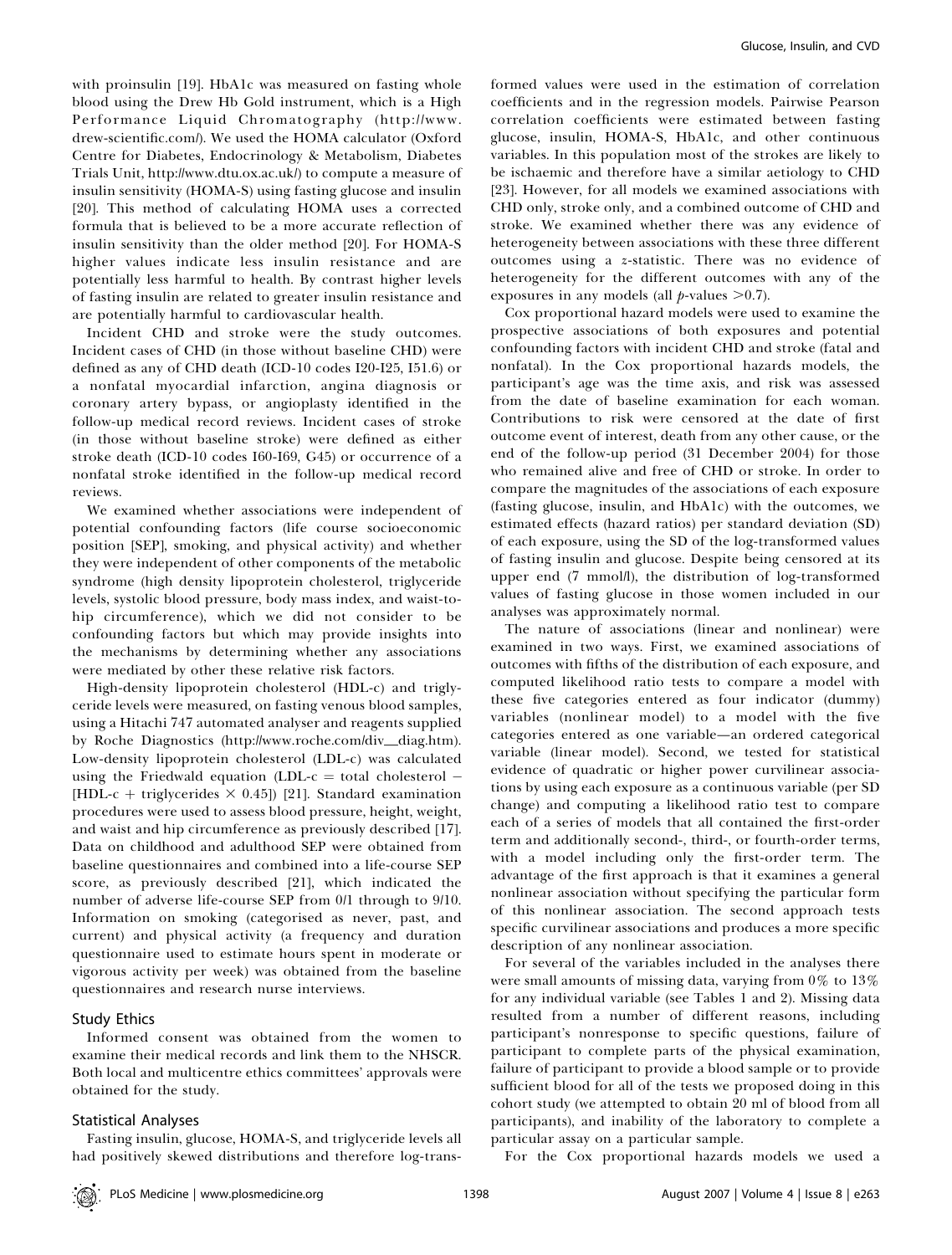Table 1. Baseline Characteristics of Women Aged 60–79 Years and Free of Diabetes, CHD, and Stroke: Continuous Variables

| Variable                           | Mean (Variance)                 | $n$ (%) with<br><b>Missing Data</b> |
|------------------------------------|---------------------------------|-------------------------------------|
|                                    |                                 |                                     |
| Age, y                             | 68.6 $(5.5)^a$                  | $\Omega$                            |
| HbA1c, %                           | 4.90 $(0.83)^a$                 | 421 (13)                            |
| Fasting glucose, mmol/l            | 5.88 $(5.85 - 5.92)^b$          | 363 (11)                            |
| Fasting insulin, $\mu$ U/l         | 6.75 $(6.60 - 6.90)^b$          | 330 (10)                            |
| HOMA-S, %                          | 100.1 (98.2-102.0) <sup>b</sup> | 373 (11)                            |
| Triglycerides, mmol/l              | 1.64 $(1.62 - 1.67)^b$          | 344 (11)                            |
| HDL-c, mmol/l                      | $1.67 (0.45)^a$                 | 350 (11)                            |
| LDL-c, mmol/l                      | 4.20 $(1.08)^a$                 | 344 (11)                            |
| Body mass index, kg/m <sup>2</sup> | 27.4 $(4.9)^a$                  | 254(8)                              |
| Waist-to-hip ratio                 | $0.816(0.068)^a$                | 266(8)                              |
| Waist, mm                          | 859.5 (119.0) <sup>a</sup>      | 266(8)                              |
| Systolic blood pressure, mm Hg     | 147.5 $(24.9)^a$                | 249 (8)                             |

Total  $n = 3.246$ .

Arithmetric mean with SD.

b Geometric mean and 95% confidence interval.

doi:10.1371/journal.pmed.0040263.t001

multiple multivariate imputation, using all variables included in any analyses and the log of survival time for Cox models, to impute a distribution of missing values for those variables with some missing data with switching regression [24]. We carried out 20 cycles of regression switching, and generated ten imputation datasets. This approach creates a number of copies of the data (in this case we generated ten copies) each of which has values that are missing imputed with an appropriate level of randomness using chained equations [24]. The results are obtained by averaging across the results from each of these datasets using Rubin's rules, and the procedure takes account of uncertainty in the imputation as well as uncertainty due to random variation (as undertaken in all multivariable analyses) [24]. This method assumes that data are either ''missing completely at random'' or are ''missing at random,'' but are not ''missing not at random'' (i.e., it assumes that the probability of missing data does not depend on the

outcome of interest). Although it is never possible to test this assumption, in this particular case it seems unlikely that the probability that a woman had missing information on her fasting values of glucose, insulin, or HbA1c, or the probability that she had missing data on some of the other covariables that were missing, was dependent upon her risk of experiencing a future CHD or stroke event. To further explore this possibility we also undertook all analyses on the complete dataset subsample. The results from the complete data subset analyses ( $n = 2,154$  [66% of the 3,246 women included in the study]) were essentially the same as those obtained by combining results from the multiple imputation datasets, but were less precisely estimated. In this paper we present results from the multivariate multiple imputation models. Complete dataset subsample analyses are available in Table S1. All analyses were conducted using Stata version 9.2 (Stata, http://www.stata.com/).

## Results

Tables 1 and 2 show the baseline characteristics of the 3,246 women included in our analyses. Table 3 shows the pairwise correlations between continuously measured traits. There was near perfect inverse correlation between fasting insulin and HOMA-S and all associations in the Cox models were of the same magnitude (though inverse for HOMA-S) whichever of fasting insulin or HOMA-S was used, and therefore only associations with fasting insulin are presented. There were modest correlations between fasting glucose, insulin and HbA1c, and also modest correlations between each of these and most other continuous traits. The two exceptions were systolic blood pressure and LDL-c, which had only weak or no correlations with other variables. Waist circumference was strongly correlated with waist-to-hip ratio, and the magnitude of correlations between waist circumference with other metabolic and vascular measures were very similar to those presented in Table 3 for waist-to-hip ratio (unpublished data).

Of the 3,246 women included in the analyses, 174

Table 2. Baseline Characteristics of Women Aged 60–79 Years and Free of Diabetes, CHD, and Stroke: Categorical Variables

| <b>Variable</b>                              | Subcategory                                  | Number (%)   | n (%) with Missing Data |
|----------------------------------------------|----------------------------------------------|--------------|-------------------------|
|                                              |                                              |              |                         |
| Smoking                                      | Never                                        | 1,831 (56.7) | 14(0.4)                 |
|                                              | Past                                         | 1,022 (31.6) |                         |
|                                              | Current                                      | 379 (11.7)   |                         |
| Moderate or vigorous physical activity, h/wk | $\leq$ 2                                     | 1,932 (61.9) | 125(4)                  |
|                                              | $2 - 2.99$                                   | 343 (11.0)   |                         |
|                                              | >3                                           | 846 (27.1)   |                         |
| <b>Childhood indicators of SEP</b>           | Manual social class                          | 2,435 (75.0) | $\mathbf{0}$            |
|                                              | No bathroom in childhood home                | 1,183 (38.2) | 149 (4.5)               |
|                                              | No hot water in childhood home               | 1,071 (34.8) | 165(5)                  |
|                                              | Shared a bedroom as a child                  | 1,597 (51.8) | 165(5)                  |
|                                              | Family had no access to a car as a child     | 2,473 (81.6) | 215(7)                  |
|                                              | Left full-time education before age 15 y     | 1,008 (33.3) | 220(7)                  |
| <b>Adult indicators of SEP</b>               | Manual social class                          | 1,624 (50.0) | $\mathbf{0}$            |
|                                              | No car access as an adult                    | 838 (27.0)   | 139(4)                  |
|                                              | Living in public (council) housing           | 396 (11.9)   | 140(4)                  |
|                                              | Only retirement income will be state pension | 790 (27.0)   | 321 (10)                |

Total  $n = 3,246$ . doi:10.1371/journal.pmed.0040263.t002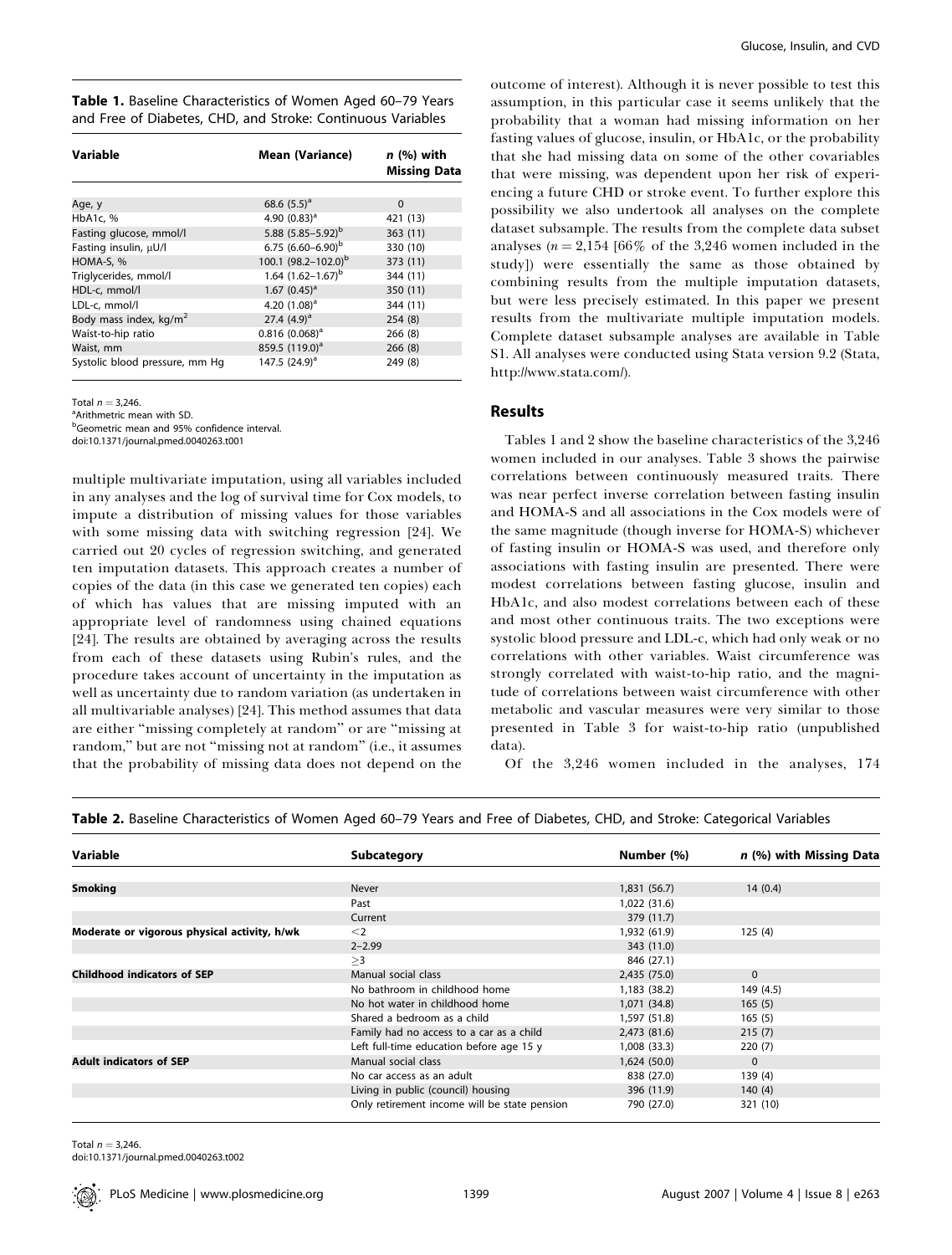Table 3. Pairwise Correlations between Continuous Variables in Women Aged 60-79 Years and without Diabetes

| <b>Variables</b> | FG                 | FI.                             | <b>HOMA-S</b>      | HbA1c                           | LDL-c                    | <b>HDL-c</b>      | TG   | <b>BMI</b>        | <b>WHR</b>      | <b>SBP</b>      |
|------------------|--------------------|---------------------------------|--------------------|---------------------------------|--------------------------|-------------------|------|-------------------|-----------------|-----------------|
|                  |                    |                                 |                    |                                 |                          |                   |      |                   |                 |                 |
| FG               |                    | $\hspace{0.1mm}-\hspace{0.1mm}$ | $\qquad \qquad$    |                                 |                          |                   | __   |                   |                 |                 |
| FI.              | 0.25               |                                 |                    | $\hspace{0.05cm}$               |                          | _                 |      | __                | _               |                 |
| HOMA-S           | $-0.30$            | $-1.00$                         |                    | $\hspace{0.1mm}-\hspace{0.1mm}$ |                          |                   |      | $\qquad \qquad$   | $\qquad \qquad$ | $\qquad \qquad$ |
| HbA1c            | 0.21               | 0.16                            | $-0.17$            |                                 | $\overline{\phantom{m}}$ |                   |      | __                |                 |                 |
| LDL-c            | $-0.04^{\text{a}}$ | $-0.02^b$                       | $-0.02^b$          | $-0.04c$                        |                          |                   |      |                   |                 |                 |
| HDL-c            | $-0.07$            | $-0.28$                         | 0.28               | $-0.05$                         | $-0.27$                  |                   |      | __                |                 |                 |
| TG               | 0.09               | 0.37                            | $-0.37$            | 0.13                            | 0.36                     | $-0.50$           |      | $\qquad \qquad$   |                 |                 |
| BMI              | 0.10               | 0.44                            | $-0.44$            | 0.12                            | 0.16                     | $-0.26$           | 0.25 |                   |                 |                 |
| <b>WHR</b>       | 0.10               | 0.33                            | $-0.34$            | 0.10                            | 0.20                     | $-0.22$           | 0.30 | 0.35              |                 |                 |
| SBP              | 0.09               | $0.05^{\text{a}}$               | $-0.05^{\text{a}}$ | 0.00 <sup>d</sup>               | 0.04 <sup>c</sup>        | 0.00 <sup>d</sup> | 0.13 | $0.05^{\text{a}}$ | 0.11            |                 |

Total  $n \sim$ 2,900 (varies slightly for different pairwise comparisons).

All  $p$ -values  $<$  0.001 except:

 $\sigma^a p = 0.01$ .

 $^{\rm b}$ *p*  $=$  0.34.

 $^{\mathsf{c}} p = 0.02.$ <br> $^{\mathsf{d}} p = 0.99.$ 

FG, fasting glucose; FI, fasting insulin; TG, triglycerides; BMI, body mass index; WHR, waist to hip ratio; SBP, systolic blood pressure.

doi:10.1371/journal.pmed.0040263.t003

experienced an incident case of CHD- giving a rate of 12.3 per 1,000 women-years (95% CI 10.6 to 14.2); 52 experienced an incident case of stroke, giving a rate of 3.6 per 1,000 woman-years (95% CI 2.7 to 4.7); and 219 experienced an incident case of either CHD or stroke giving a rate of 15.5 per 1,000 woman-years (95% CI 13.6 to 17.7). Note the total with either CHD or stroke (219) is smaller than the sum of those experiencing a CHD event (174) or a stroke (52), because seven women experienced both a CHD event and a stroke during the follow-up period.

Table 4 shows the age-adjusted (age being the time scale in

| <b>Table 4.</b> Age-Adjusted Associations of Covariable Factors with |  |  |
|----------------------------------------------------------------------|--|--|
| CHD or Stroke                                                        |  |  |

| Covariable                                                   | Category of<br><b>Exposure</b>                                        | Hazard Ratio (95% CI)<br>for Experiencing<br><b>Either CHD or Stroke</b> |
|--------------------------------------------------------------|-----------------------------------------------------------------------|--------------------------------------------------------------------------|
|                                                              |                                                                       |                                                                          |
| Age<br>Life-course SEP score <sup>a</sup>                    | Per SD $(1 SD = 5.5)$<br>Per one additional<br>adverse characteristic | $2.55(1.50-4.22)$<br>$1.10(1.05 - 1.16)$                                 |
| Smoking                                                      | Never                                                                 | $\mathbf{1}$                                                             |
|                                                              | Past                                                                  | $1.31(1.01 - 1.77)$                                                      |
|                                                              | Current                                                               | $2.94(2.13 - 4.06)$                                                      |
| Physical activity<br>(h/wk moderate<br>to vigorous activity) | $\mathord{<}2$                                                        | 1                                                                        |
|                                                              | >2                                                                    | $1.73(1.27 - 2.35)$                                                      |
| <b>BMI</b>                                                   | Per SD $(1SD = 4.9)$                                                  | 1.04 (0.92-1.19)                                                         |
| Waist-to-hip ratio                                           | Per SD $(1SD = 0.068)$                                                | $1.15(0.98 - 1.36)$                                                      |
| LDL-c                                                        | Per SD $(1SD = 1.08)$                                                 | $1.14(1.00-1.30)$                                                        |
| HDL-c                                                        | Per SD $(1SD = 0.46)$                                                 | $0.84(0.69 - 1.00)$                                                      |
| <b>Triglycerides</b>                                         | Per SD $(1SD = 0.45)$                                                 | $1.11(0.97 - 1.30)$                                                      |
| Systolic blood pressure                                      | Per SD $(1SD = 24.9)$                                                 | $1.15(1.01 - 1.32)$                                                      |

Total  $n = 3,246$  (with multivariate multiple imputation datasets). All estimates are age adjusted except for age itself.

doi:10.1371/journal.pmed.0040263.t004

the proportional hazards models) associations of potential confounding factors with CHD or stroke risk. Most established risk factors were associated with CHD or stroke in this cohort: low socioeconomic position, smoking, physical inactivity, higher waist-to-hip ratios, LDL-c, triglycerides, and systolic blood pressure and lower HDL-c levels. Body mass index was not associated with CHD or stroke in this cohort.

Table 5 shows the multivariable associations of fasting glucose, insulin, and HbA1c with incident CHD and stroke. In these analyses only fasting insulin was associated with incident outcomes. The association of fasting insulin with incident outcomes was linear across the distribution with no statistical evidence from models with indicator variables or from higher-order curvilinear variables of nonlinear associations (all  $p$ -values  $> 0.2$ ). There was no evidence of linear or nonlinear associations of either fasting glucose or HbA1c with incident CHD or stroke (all  $p$ -values  $>0.3$ ). The association of fasting insulin with incident outcomes attenuated with adjustment for potential confounders (model 2), with little further attenuation upon additional adjustment for other components of metabolic syndrome and LDL-c (model 3) or for fasting glucose and HbA1c (model 4). There was weak statistical evidence that the association of fasting insulin with incident CHD or stroke was greater than the association of either fasting glucose or HbA1c with this outcome (both  $\boldsymbol{p}$  $\mu = 0.09$ ). When we excluded the first year of follow-up in these analyses to minimise the possibility of reverse causality, the associations with CHD ( $n = 120$  cases with first year excluded) and combined CHD and stroke  $(n = 157)$  were the essentially the same as those presented in Table 5.

We stratified the women into two age groups at baseline  $(60-69 \text{ y or } 70-79 \text{ y})$  in order to determine whether any associations differed by age. Correlation coefficients between continuous variables were similar in each age group and there was no evidence that the associations of any of the exposures with incident outcomes differed by age group. All point estimates were similar for the two age groups, and  $p$ values for interaction with age group were  $\geq 0.7.$ 

<sup>&</sup>lt;sup>a</sup>The life-course SEP is a summation of ten indicators of adverse SEP from across the lifecourse; a higher score indicates a greater number of adverse socioeconomic position indicators.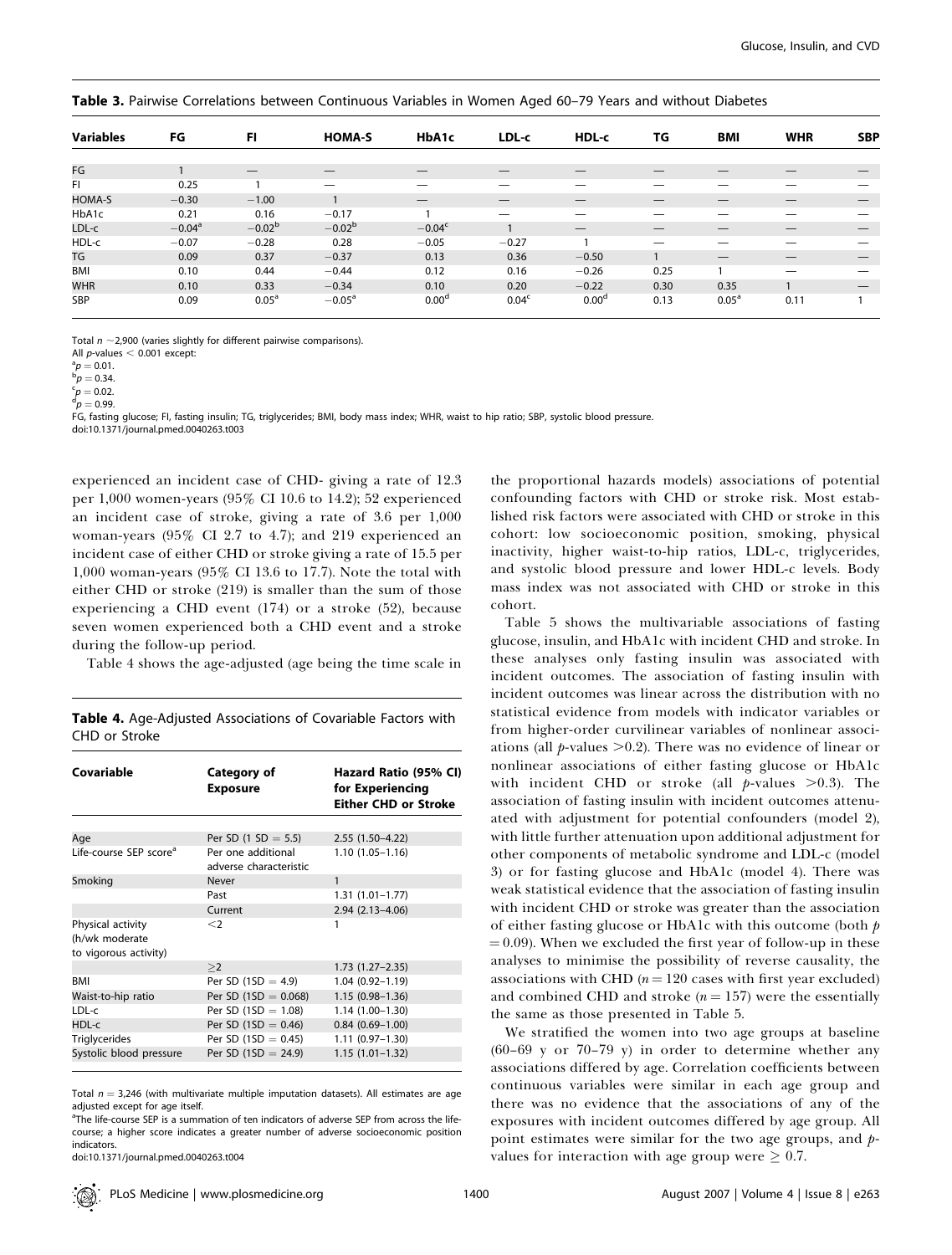Table 5. Multivariable Association of Fasting Glucose, Insulin, and Glycated Haemoglobin with Incident CHD and Stroke in Women Aged 60–79 Years and Free of Diabetes and Cardiovascular Disease at Baseline

| <b>Outcome Category</b>              | Model   | Per 1 SD Fasting Insulin | <b>Per 1 SD Fasting Glucose</b> | Per 1 SD Glycated Haemoglobin |
|--------------------------------------|---------|--------------------------|---------------------------------|-------------------------------|
|                                      |         |                          |                                 |                               |
| Incident CHD ( $n = 174$ )           | Model 1 | $1.18(1.04-1.36)$        | $1.09(0.95 - 1.25)$             | $1.08(0.95 - 1.23)$           |
|                                      | Model 2 | $1.15(1.02 - 1.32)$      | $1.07(0.94 - 1.24)$             | $1.05(0.92 - 1.20)$           |
|                                      | Model 3 | $1.15(1.02 - 1.32)$      | $1.06(0.91 - 1.23)$             | $1.04(0.90 - 1.20)$           |
|                                      | Model 4 | $1.14(1.00-1.32)$        | $1.05(0.90-1.23)$               | $1.02(0.88 - 1.19)$           |
| Incident stroke ( $n = 52$ )         | Model 1 | $1.18(0.89 - 1.56)$      | $1.14(0.88 - 1.47)$             | $1.05(0.81 - 1.38)$           |
|                                      | Model 2 | $1.13(0.84 - 1.48)$      | $1.11(0.86 - 1.43)$             | $1.00(0.77 - 1.30)$           |
|                                      | Model 3 | $1.16(0.83 - 1.59)$      | $1.11(0.86 - 1.43)$             | $1.02(0.79-1.33)$             |
|                                      | Model 4 | $1.14(0.82 - 1.58)$      | $1.10(0.82 - 1.47)$             | $1.00(0.76 - 1.32)$           |
| Incident CHD or stroke ( $n = 219$ ) | Model 1 | $1.18(1.03 - 1.35)$      | $1.09(0.94 - 1.25)$             | $1.05(0.91 - 1.22)$           |
|                                      | Model 2 | $1.14(1.01 - 1.33)$      | $1.07(0.93 - 1.22)$             | $1.02(0.88 - 1.18)$           |
|                                      | Model 3 | $1.14(1.01-1.33)$        | $1.06(0.92 - 1.23)$             | $1.02(0.87 - 1.18)$           |
|                                      | Model 4 | $1.13(0.98-1.32)$        | $1.05(0.90 - 1.23)$             | $1.00(0.86 - 1.17)$           |

Data are presented as hazard ratio (95% CI). Total  $n = 3,246$  (with multivariate multiple imputation datasets).

Model 1: Adjusted for age.

Model 2: As model 1 plus confounder adjusted (life course socioeconomic position, smoking and physical activity).

Model 3: As model 2 plus adjusted for other components of the metabolic syndrome (body mass index, waist-to-hip ratio, high density lipoprotein cholesterol, triglyceride levels, and systolic blood pressure) and LDL-c. Note: When waist circumference was used instead of waist-to-hip ratio none of the results changed from those presented.

Model 4: As model 3 plus mutual adjustment for other exposures (fasting glucose, insulin, and HbA1c).

doi:10.1371/journal.pmed.0040263.t005

## **Discussion**

In this general population study of older British women who were free from clinically diagnosed diabetes and who had fasting glucose levels of less than 7 mmol/l and no clinical evidence of CHD or stroke at baseline, we found only modest correlations between fasting insulin, fasting glucose, and HbA1c levels. Only fasting insulin, but not glucose or HbA1c, was associated with incident CHD and stroke. This association remained with adjustment for potential confounding factors, other components of the metabolic syndrome, LDL-c, fasting glucose, and HbA1c. Few previous studies have directly compared the associations of fasting glucose, insulin, and glycated haemoglobin within the same study population, though several have compared each of these components singly within different studies.

Numerous studies have examined the association of fasting or post-load blood glucose levels in the nondiabetic range with CHD and/or stroke risk, but definitions and results have been inconsistent and few studies have examined associations in older women, a group at high risk for these outcomes. A meta-analysis of studies published up to 1996 (only 6% of participants were female and just 2% of events occurred in females) found that the association was consistent with the null hypothesis when the analyses were limited to categories with values lower than 7.8 mmol/l, though overall the authors concluded there was an exponential association between fasting glucose and CHD [10]. In a more recent meta-analysis (17% of participants were females, who accounted for 15% of events) the pooled relative risk for studies that strictly excluded individuals with baseline diabetes (diagnosed or with fasting glucose  $>7.0$ mmol/l) was 1.26 (95% CI 1.11–1.43) comparing the highest to lowest glucose category and in studies that did not exclude individuals with high fasting glucose levels it was 1.48 (95% CI 1.25–1.75), with weak evidence that these two estimates differed from each other ( $p = 0.14$ ) [8]. This recent metaanalysis also found a threshold effect of the association

between fasting glucose and all cardiovascular diseases with no association in levels below 5.6 mmol/l [8]. Consistent with this latter meta-analysis in the Asia Pacific Collaboration, which included more females than previous meta-analyses (43% of participants, and  $\sim$  30% of CHD events and 50% of stroke events) there was a linear association of fasting glucose down to levels of 4.9 mmol/l for either CHD or stroke in both females and males [15]. However, participants in that study were considerably younger than in the present study (mean age 47 y) and there was some evidence that the association of fasting glucose with both CHD and stroke was weaker in those less than 60 y of age than in those older than 60 y [15]. For most of the studies included in the meta-analysis those with diabetes at baseline were not excluded, though existence of diabetes at baseline did not appear to be a major source of heterogeneity [15]. Taken together with our findings, these results suggest that fasting glucose may not be associated with future CHD or stroke risk across the range of normal glucose values. Our results suggest that in women aged 60–79 y with levels below the threshold of fasting glucose currently used to indicate diabetes (7 mmol/l), there appears to be no association of fasting glucose with CHD and stroke, though for the latter outcome, in particular, further larger studies are required.

Our finding that HbA1c is not associated with incident outcomes is consistent with findings from the Atherosclerosis Risk in Communities cohort, which found no overall linear association between HbA1c and incident CHD in nondiabetic individuals, though HbA1c was positively associated with incident CHD in those with a baseline value of HbA1c of greater than 4.6% in that study [25]. By contrast, the European Prospective Investigation into Cancer-Norfolk study found positive linear associations across the HbA1c distribution with incident cardiovascular disease (CHD, stroke, and other vascular and cardiac outcomes) and CHD events in women and men without diabetes [13]. In the main analyses in that study, individuals with baseline CVD were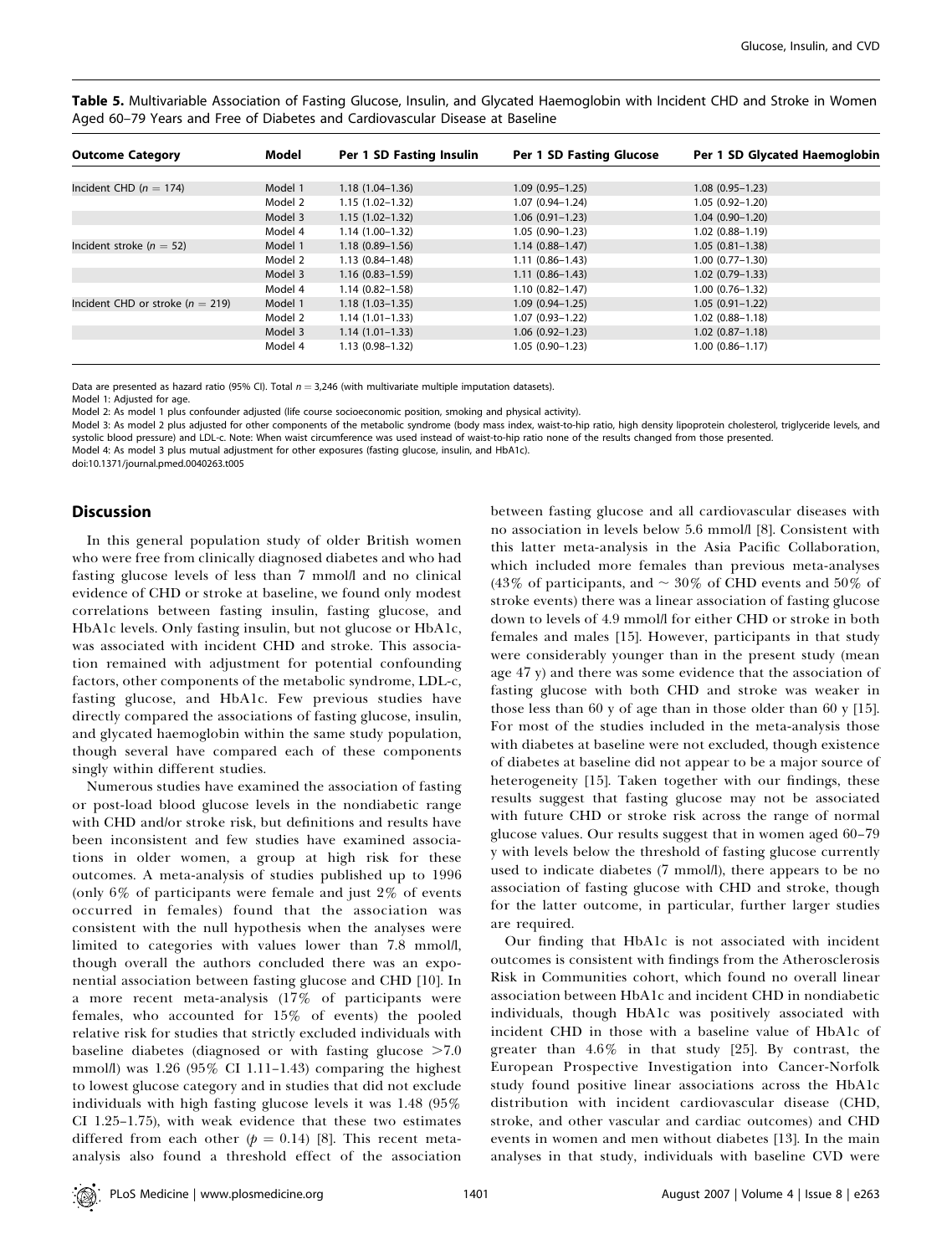included and adjustment was made for prevalent disease. The positive association in that study may, therefore, be exaggerated by reverse causality. In a prospective case-control study nested within the Women's Health Study there was a positive association between HbA1c and incident CHD in women without diabetes in unadjusted analyses, but this attenuated completely to the null with adjustment for other CHD risk factor [26]. Thus, the overall evidence, while scant, does not suggest a strong association between HbA1c and CHD or all cardiovascular diseases in nondiabetic women.

Our findings of a positive linear association between fasting insulin and CHD and stroke events is consistent with findings from the Atherosclerosis Risk in Communities study, in which there was a positive linear association with CHD events that remained after adjustment for other CHD risk factors amongst women, but not amongst men [27]. A metaregression analysis of 17 prospective studies, primarily conducted in men and younger age groups than the current study, found a pooled relative risk of CHD per 50 pmol/l of insulin of 1.18 (95% CI 1.08–1.29) [9], which is consistent with our fully adjusted association with CHD (our results equate to 1.13 [95% CI 1.01–1.27] per 50 pmol/l of insulin). Overall the evidence suggests a modest positive association between fasting insulin and CHD events in women and men. Fasting insulin may exert its effect on cardiovascular risk via a direct impact on endothelial function [28,29].

#### Study Limitations

In common with most epidemiological studies, we had just one baseline measurement of each exposure variable, and therefore our effect estimates may underestimate the true association if regression dilution bias is taken into account. Whilst oral glucose tolerance tests and eugylcaemic clamp studies are the gold standard for determining hyperglycaemia and insulin resistance they are difficult to conduct in large scale epidemiological studies [30]. Further, in routine clinical practice, assays of fasting blood samples to determine CHD risk are more feasible than these more complex methods. For women who were examined in the afternoon their fasting time (8–9 h) was shorter than the recommended 12 h. However, in stratified analyses all results were the same in those with an overnight fast and those who had fasted for a shorter time. Amongst participants in this study, consistent with other studies, mean fasting glucose and insulin levels fell slightly during the morning and then remained stable across time in the afternoon [31]. However, adjustment for time of day of blood sampling had no effect on any results presented here. We had too few incident cases of stroke for precise analyses and are unable to determine whether these were ischemic or haemorrhagic stroke. We found no statistical evidence of heterogeneity in effect between results from our three outcomes (CHD alone, stroke alone, or CHD and stroke combined), but would have limited power in this study to find heterogeneity if it existed because of the small number of stroke cases. In this population it is likely that the majority of strokes will be ischemic and as such have a similar pathophysiology to CHD [23,32], which justifies our combining these two outcomes in the main analyses. This is supported by the similarity of the point estimates for each outcome.

We defined our population as women without a clinical diagnosis of diabetes and in whom fasting glucose levels were

less than 7 mmol/l, the current threshold for fasting glucose used to indicate diabetes. Had we been able to perform oral glucose tolerance tests on these women at baseline it is possible that some additional women would have also been excluded on the basis of elevated 2 h postload glucose. Our results are appropriately interpreted as suggesting that amongst older women with fasting glucose levels below 7 mmol/l fasting, insulin is a better predictor of future cardiovascular risk than fasting glucose or glycated haemoglobin.

Type 2 diabetes occurs when insulin resistance is combined with pancreatic  $\beta$ -cell dysfunction and hyperglycaemia results. There is debate about whether chronic hyperglycaemia in patients with diabetes is related to macrovascular complications, including CHD and stroke [33,34]. If chronic hyperglycaemia is important in the aetiology of CHD and stroke in individuals with type 2 diabetes, then it seems likely that his association would extend to those with high levels of fasting glucose and HbA1c (indicators of hyperglycaemia) in the nondiabetic population, but we found no such associations here. Thus, our findings suggest that insulin resistance may be the most important mechanism linking type 2 diabetes to CHD, and possibly stroke, in older women. However, this interpretation would require testing in large studies with oral glucose tolerance tests and insulin resistance measured by euglycaemic clamp studies, which are unlikely to be conducted for logistic reasons. Alternatively, as genomics expands it is likely that finely mapped genetic variants that affect insulin resistance but not hyperglycaemia and vice versa will be identified and robustly replicated. Once they are, such variants could be used as instrumental variables to determine the independent causal effects of insulin resistance and hyperglycaemia on cardiovascular disease risk [35]. If such studies confirm our findings, then from a public health point of view, interventions (both lifestyle and therapeutic) aimed at preventing insulin resistance might be more important than those aimed at preventing chronic hyperglycaemia. Understanding the relative contributions of insulin resistance and insulin secretion to the major consequences of type 2 diabetes, such as the development of CHD and stroke, is important for developing bettertargeted therapeutics.

There is much debate about how best to identify individuals at high risk of CHD in clinical practice so that preventive interventions (changes in lifestyle and therapeutics) can be appropriately targeted to those at most risk [36,37]. It is now acknowledged that the Framingham equation varies in its ability to accurately determine risk in different populations determined by gender, age, and ethnicity [36,37]. There are also calls for improving prediction in all populations by including a greater number of (novel) CVD risk factors, though the best methods for assessing the additional predictive value of new variables is unclear [38,39]. Our findings suggest that including fasting insulin, but not fasting glucose or HbA1c, in CHD risk assessment of older women might improve prediction in clinical practice.

Our findings indicate that amongst older women without diabetes and with fasting glucose levels in the normal range, fasting insulin is a stronger predictor of CHD and stroke risk than are fasting glucose or HbA1c.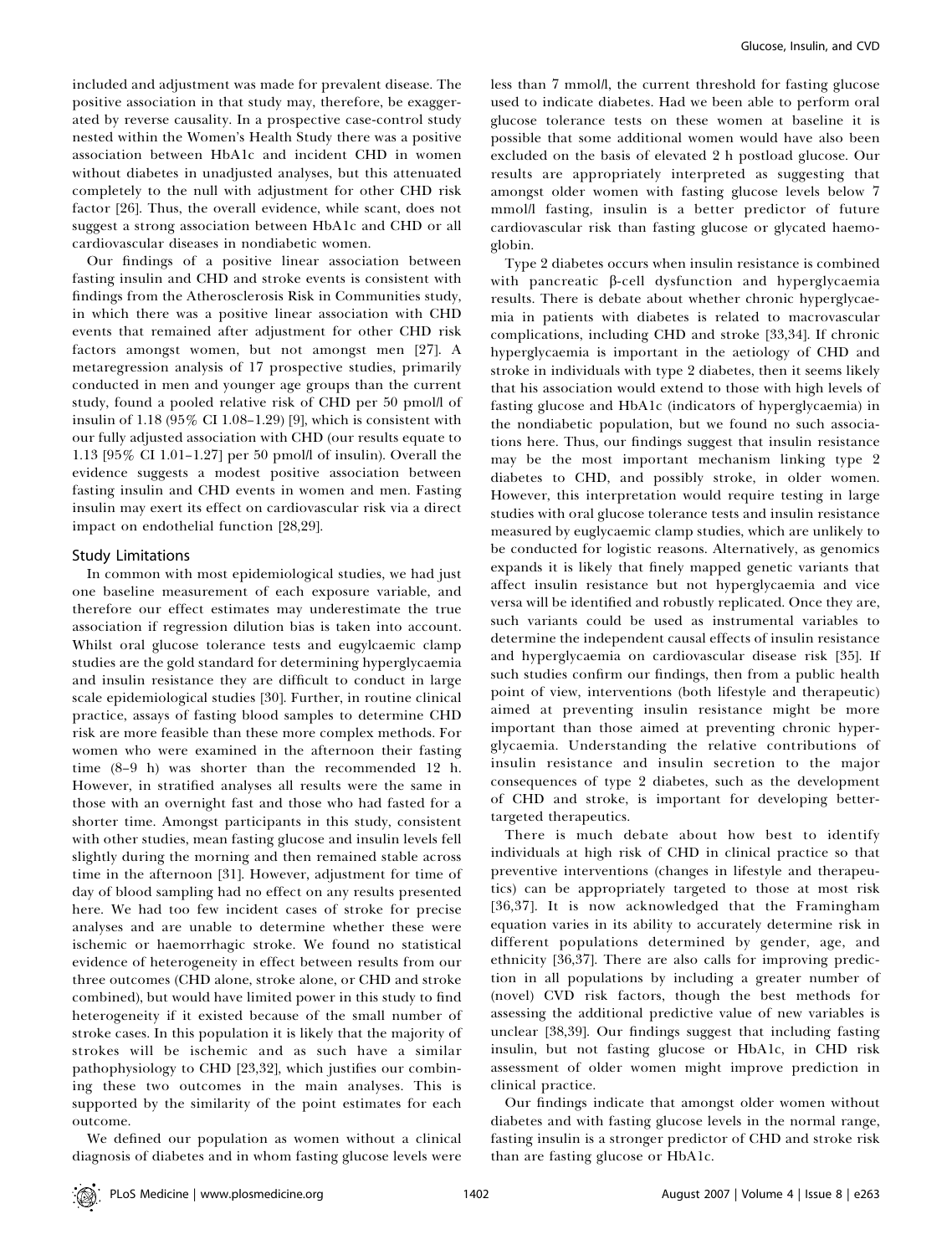## Supporting Information

Table S1. Complete Case Multivariable Associations

Listed are associations of fasting glucose, insulin, and glycated haemoglobin with incident coronary heart disease and stroke in women aged 60–79 y and free of diabetes and cardiovascular disease at baseline. Complete data subset  $n = 2,154$ .

Found at doi:10.1371/journal.pmed.0040263.st001 (27 KB DOC).

## Acknowledgments

The British Women's Heart and Health Study is codirected by Professor Shah Ebrahim, Professor Debbie Lawlor, Professor Peter Whincup, and Dr. Goya Wannamethee. We thank the study research team, all of the general practitioners and their staff who have supported data collection, and the women who have participated in the study. Elizabeth Selvin Department of Epidemiology and the Welch Center for Prevention, Epidemiology and Clinical Research, Johns Hopkins Bloomberg School of Public Health, provided useful comments on an earlier draft of this paper. DAL is funded by a UK Department of Health career scientist award, and AF receives support from the University of Bristol Overseas Research Student Award Scheme.

Author contributions. DAL, SE, and GDS designed the study. DAL analyzed the data and enrolled patients. All authors contributed to writing the paper. AF made a substantial contribution to interpreting results.

#### References

- 1. Haffner SM, Lehto S, Ronnemaa T, Pyorala K, Laakso M (1998) Mortality from coronary heart disease in subjects with type 2 diabetes and in nondiabetic subjects with and without prior myocardial infarction. N Engl J Med 339: 229–234.
- 2. Manson JE, Colditz GA, Stampfer MJ, Willett WC, Krolewski AS, et al. (1991) A prospective study of maturity-onset diabetes mellitus and risk of coronary heart disease and stroke in women. Arch Intern Med 151: 1141–1147.
- 3. Burchfiel CM, Curb JD, Rodriguez BL, Abbott RD, Chiu D, et al. (1994) Glucose intolerance and 22-year stroke incidence. The Honolulu Heart Program. Stroke 25: 951–957.
- 4. Kahn SE (2003) The relative contributions of insulin resistance and betacell dysfunction to the pathophysiology of type 2 diabetes. Diabetologia 46: 3–19.
- 5. Pratley RE, Weyer C (2001) The role of impaired early insulin secretion in the pathogenesis of type II diabetes mellitus. Diabetologia 44: 929–945.
- 6. Monnier L, Colette C, Thuan JF, Lapinski H (2006) Insulin secretion and sensitivity as determinants of HbA1c in type 2 diabetes. Eur J Clin Invest 36: 231–235.
- 7. Le Roith D (2006) Beta-cell dysfunction and insulin resistance in type 2 diabetes: Role of metabolic and genetic abnormalities. American Journal of Medicine 113: 3s–11s.
- 8. Levitan EB, Song Y, Ford ES, Liu S (2004) Is nondiabetic hyperglycemia a risk factor for cardiovascular disease? A meta-analysis of prospective studies. Arch Intern Med 164: 2147–2155.
- 9. Ruige JB, Assendelft WJ, Dekker JM, Kostense PJ, Heine RJ, et al. (1998) Insulin and risk of cardiovascular disease: A meta-analysis. Circulation 97: 996–1001.
- 10. Coutinho M, Gerstein HC, Wang Y, Yusuf S (1999) The relationship between glucose and incident cardiovascular events. A metaregression analysis of published data from 20 studies of 95,783 individuals followed for 12.4 years. Diabetes Care 22: 233–240.
- 11. Hanley AJ, Williams K, Stern MP, Haffner SM (2002) Homeostasis model assessment of insulin resistance in relation to the incidence of cardiovascular disease: The San Antonio Heart Study. Diabetes Care 25: 1177–1184.
- 12. Hedblad B, Nilsson P, Engstrom G, Berglund G, Janzon L (2002) Insulin resistance in non-diabetic subjects is associated with increased incidence of myocardial infarction and death. Diabet Med 19: 470–475.
- 13. Khaw KT, Wareham N, Bingham S, Luben R, Welch A, et al. (2004) Association of hemoglobin A1c with cardiovascular disease and mortality in adults: The European Prospective Investigation into Cancer in Norfolk. Ann Intern Med 141: 413–420.
- 14. Jorgensen L, Jenssen T, Joakimsen O, Heuch I, Ingebretsen OC, et al. (2004) Glycated hemoglobin level is strongly related to the prevalence of carotid artery plaques with high echogenicity in nondiabetic individuals: The Tromso study. Circulation 110: 466–470.
- 15. Asia Pacific Cohort Studies Collaboration (2004) Blood glucose and risk of cardiovascular disease in the Asia Pacific region. Diabetes Care 27: 2836– 2842.
- 16. Huxley R, Barzi F, Woodward M (2006) Excess risk of fatal coronary heart disease associated with diabetes in men and women: Meta-analysis of 37 prospective cohort studies. BMJ 332: 73–78.
- 17. Lawlor DA, Bedford C, Taylor M, Ebrahim S (2003) Geographic variation in cardiovascular disease, risk factors and their control in older women: British Women's Heart and Health Study. J Epidemiol Community Health 57: 134–140.
- 18. Trinder P (1969) Determination of blood glucose using 4-amino phenazone as oxygen acceptor. J Clin Pathol 22: 246.
- 19. Andersen L, Dinesen B, Jorgensen PN, Poulsen F, Roder ME (1993) Enzyme immunoassay for intact human insulin in serum or plasma. Clin Chem 39: 578–582.
- 20. Levy JC, Matthews DR, Hermans MP (1998) Correct homeostasis model assessment (HOMA) evaluation uses the computer program. Diabetes Care 21: 2191–2192.
- 21. Warnick GR, Knopp RH, Fitzpatrick V, Branson L (1990) Estimating lowdensity lipoprotein cholesterol by the Friedewald equation is adequate for classifying patients on the basis of nationally recommended cutpoints. Clin Chem 36: 15–19.
- 22. Lawlor DA, Ebrahim S, Davey Smith G (2005) Adverse socioeconomic position across the lifecourse increases coronary heart disease risk cumulatively: Findings from the British women's heart and health study. J Epidemiol Community Health 59: 785–793.
- 23. Lawlor DA, Davey Smith G, Leon DA, Sterne JA, Ebrahim S (2002) Secular trends in mortality by stroke subtype in the 20th century: A retrospective analysis. Lancet 360: 1818–1823.
- 24. Royston P (2004) Multiple imputation of missing values. Stata J 4: 227–241.
- 25. Selvin E, Coresh J, Golden SH, Brancati FL, Folsom AR, et al. (2005) Glycemic control and coronary heart disease risk in persons with and without diabetes: The Atherosclerosis Risk in Communities Study. Arch Intern Med 165: 1910–1916.
- 26. Blake GJ, Pradhan AD, Manson JE, Williams GR, Buring J, et al. (2004) Hemoglobin A1c level and future cardiovascular events among women. Arch Intern Med 164: 757–761.
- 27. Folsom AR, Szklo M, Stevens J, Liao F, Smith R, et al. (1997) A prospective study of coronary heart disease in relation to fasting insulin, glucose, and diabetes. The Atherosclerosis Risk in Communities (ARIC) Study. Diabetes Care 20: 935–942.
- 28. Sourij H, Zweiker R, Wascher TC (2006) Effects of pioglitazone on endothelial function, insulin sensitivity, and glucose control in subjects with coronary artery disease and new-onset type 2 diabetes. Diabetes Care 29: 1039–1045.
- 29. Madonna R, Pandolfi A, Massaro M, Consoli A, De CR (2004) Insulin enhances vascular cell adhesion molecule-1 expression in human cultured endothelial cells through a pro-atherogenic pathway mediated by p38 mitogen-activated protein-kinase. Diabetologia 47: 532–536.
- 30. The expert committee on the diagnosis and classification of diabetes mellitus (2004) Diagnosis and classification of diabetes mellitus. Diabetes Care 27: S5–S10.
- 31. Emberson JR, Whincup PH, Walker M, Thomas M, Alberti KG (2002) Biochemical measures in a population-based study: Effect of fasting duration and time of day. Ann Clin Biochem 39: 493–501.
- 32. Kothari V, Stevens RJ, Adler AI, Stratton IM, Manley SE, et al. (2002) UKPDS 60: Risk of stroke in type 2 diabetes estimated by the UK Prospective Diabetes Study risk engine. Stroke 33: 1776–1781.
- 33. UK Prospective Study (UKPDS) group (1998) Intensive blood-glucose control with sulphonylureas or insulin compared with conventional treatment and risk of complications in patients with type 2 diabetes (UKPDS 33). Lancet 352: 837–853.
- 34. Selvin E, Marinopoulos S, Berkenblit G, Rami T, Brancati FL, et al. (2004) Meta-analysis: Glycosylated hemoglobin and cardiovascular disease in diabetes mellitus. Ann Intern Med 141: 421–431.
- 35. Davey Smith G, Ebrahim S (2003) ''Mendelian randomisation'': Can genetic epidemiology contribute to understanding environmental determinants of disease? Int J Epidemiol 32: 1–22.
- 36. Brindle PM, Fahey T, Ebrahim S (2002) New score is needed to predict risk of coronary heart disease. BMJ 324: 1217.
- 37. Brindle P, Beswisk A, Fahey T, Ebrahim S (2006) Framingham risk scores have variable accuracy in predicting CVD events in different patient populations. Heart 92: 1752–1759.
- 38. Cook NR, Buring SE, Ridker PM (2006) The effect of including c-reactive protein in cardiovascular risk prediction models in women. Ann Int Med 145: 21–29.
- 39. Lawlor DA, Lean M, Sattar N (2006) Obesity and cardiovascular disease. BMJ 333: 1060–1063.